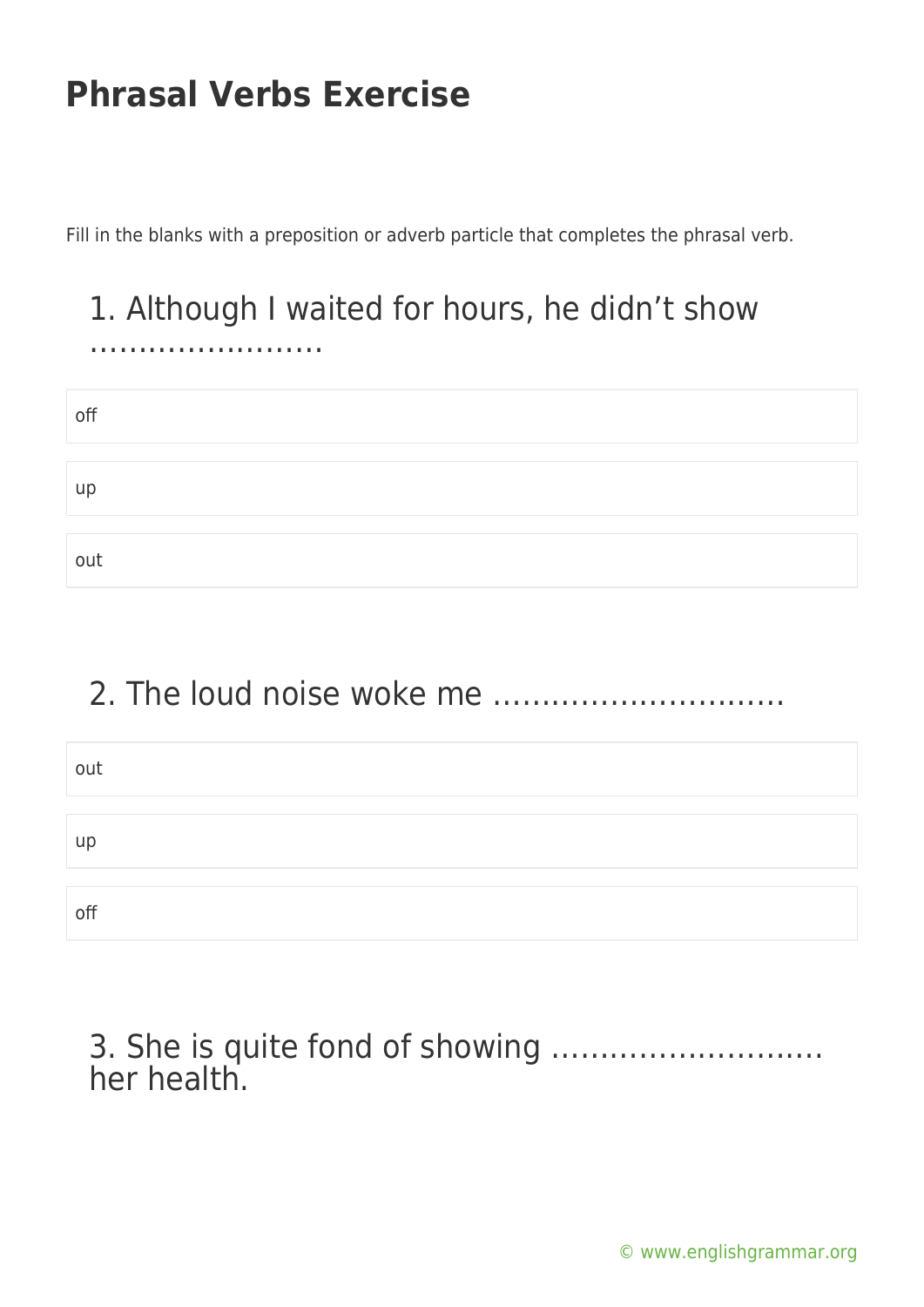| off |  |  |
|-----|--|--|
|     |  |  |
| up  |  |  |
|     |  |  |
| out |  |  |

# 4. Keep ……………………. from the fire.

| away      |  |
|-----------|--|
|           |  |
| out       |  |
|           |  |
| <b>up</b> |  |

#### 5. She passed ……………………… as soon as she received the blow.

out off down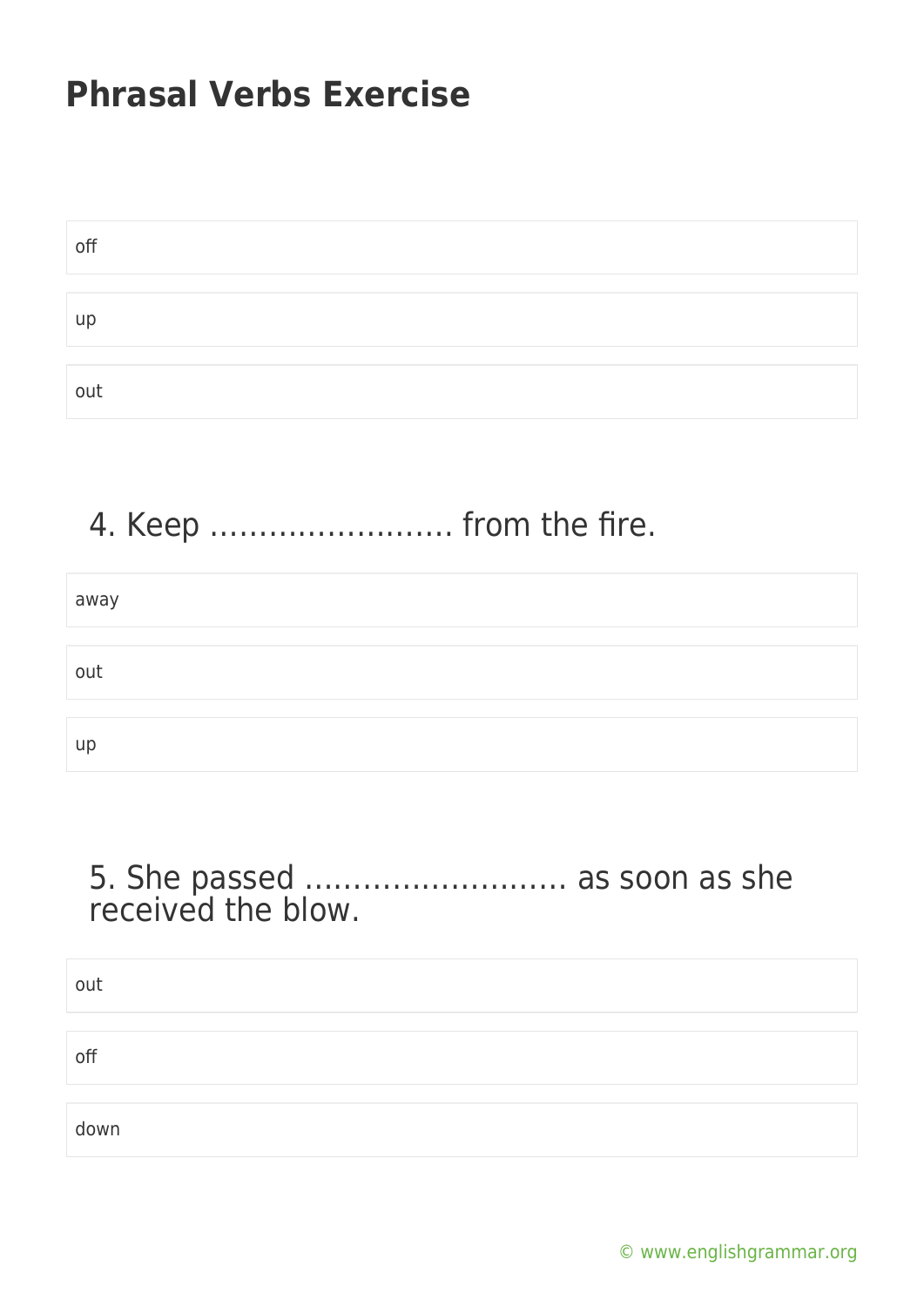7. Despite working three jobs, he only manages to get ………………………….

| off          |  |  |
|--------------|--|--|
|              |  |  |
| $\mathsf{b}$ |  |  |
|              |  |  |
| out          |  |  |

### 8. His chauvinism puts me ………………………

| out |  |
|-----|--|
|     |  |
| up  |  |
|     |  |
| off |  |

### 9. I ran ……………………… an old friend of mine yesterday.

across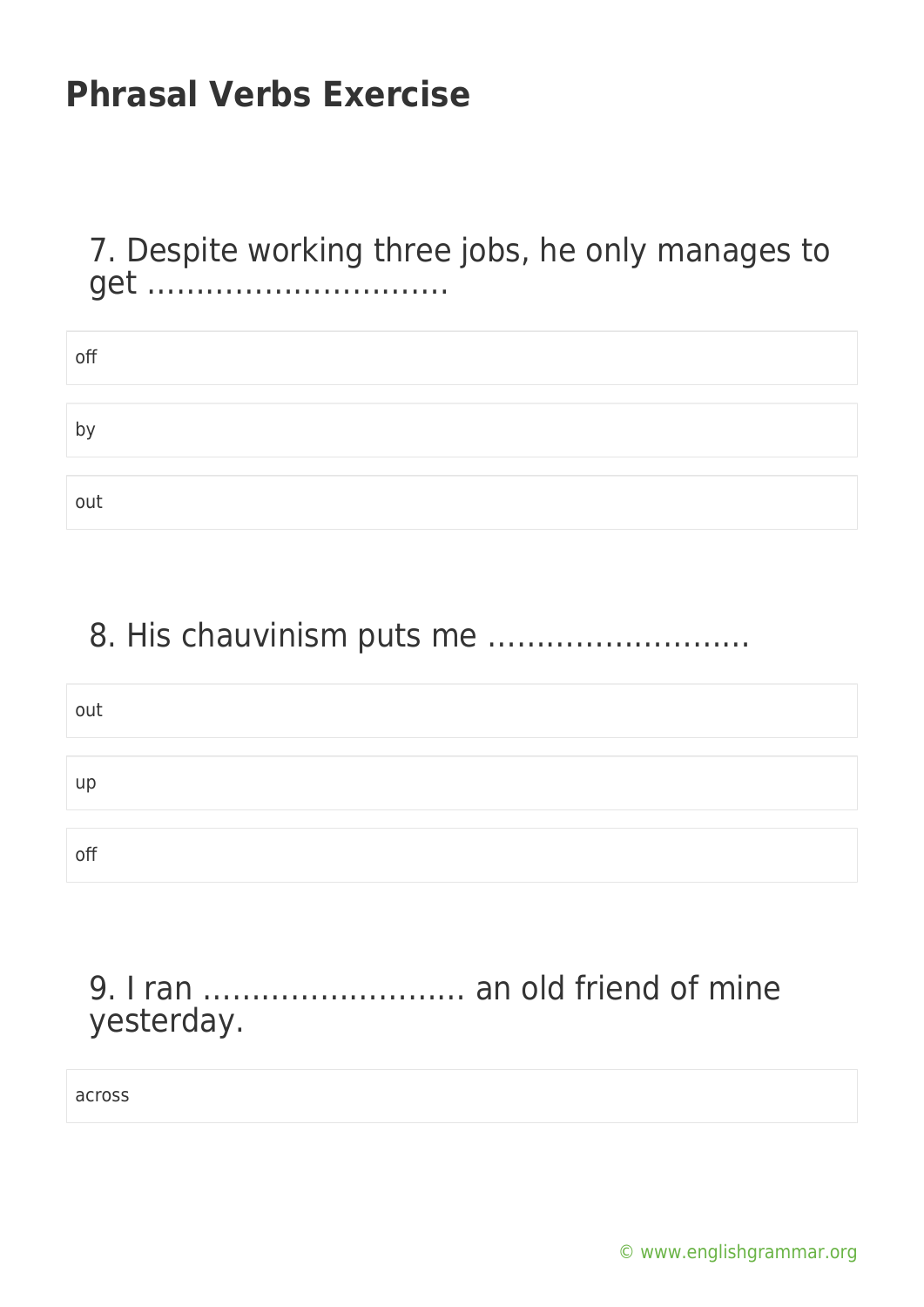| over |  |
|------|--|
|      |  |
| at   |  |

### 10. Grandma often drops ……………………… with lots of sweets.

| out |  |  |
|-----|--|--|
|     |  |  |
|     |  |  |
| by  |  |  |
|     |  |  |
|     |  |  |
| off |  |  |
|     |  |  |

### 11. Although the bus broke ………………….. on the way, I managed to reach on time.

| off  |  |
|------|--|
|      |  |
| out  |  |
|      |  |
| down |  |